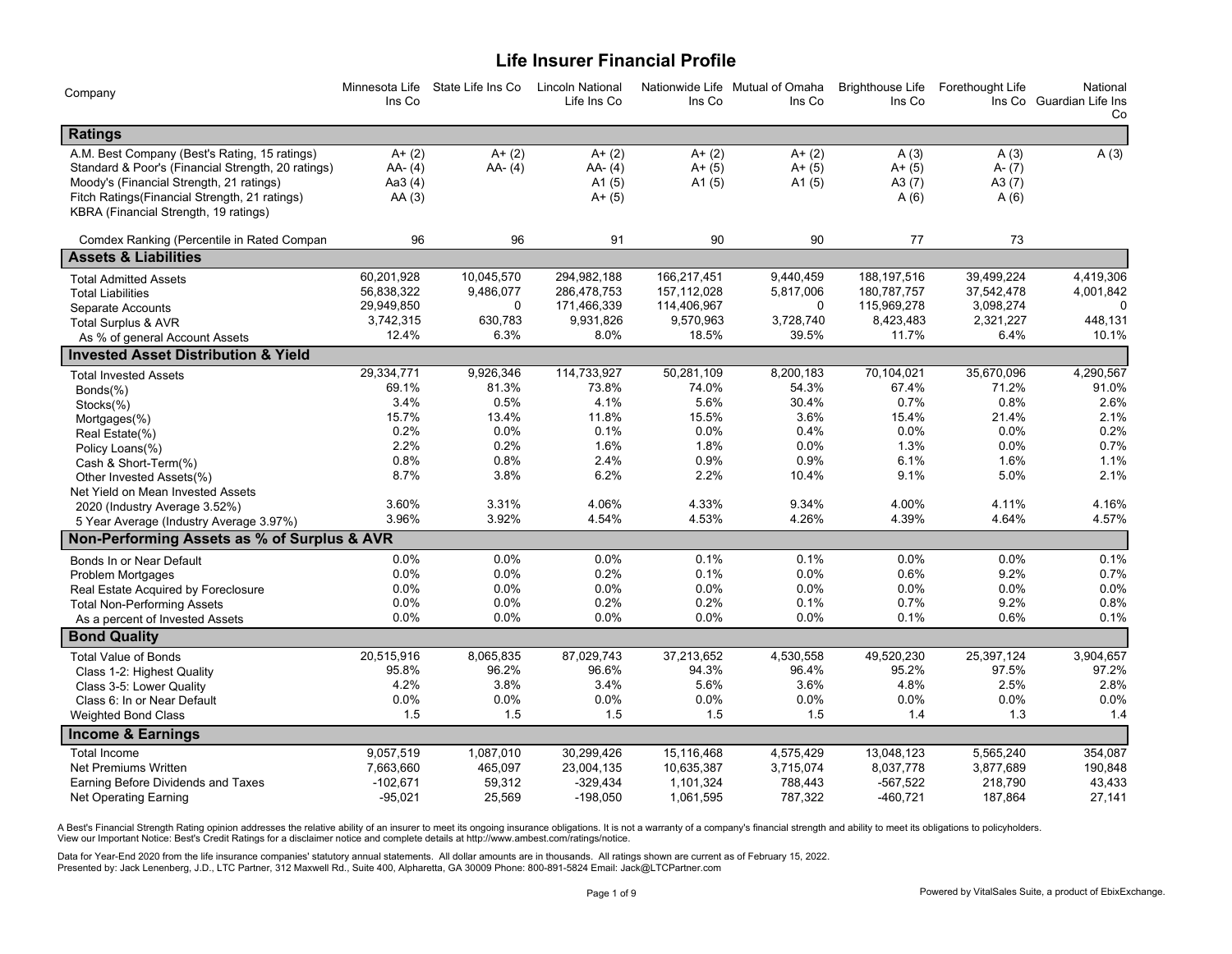| Company:         | Minnesota Life Ins Co |
|------------------|-----------------------|
| <b>Domicile:</b> | MΝ                    |
| Established:     | 1880                  |

## **A.M. Best Company Rating A+ (2)**

Superior. Assigned to companies that have, in our opinion, a superior ability to meet their ongoing obligations to policyholders.

#### **Standard & Poor's Financial Strength Rating AA- (4)**

An insurer rated 'AA' has VERY STRONG financial security characteristics, differing only slightly from those rated higher.

#### **Moody's Financial Strength Rating Aa3 (4)**

Insurance companies rated Aa offer excellent financial security. Together with the Aaa group, they constitute what are generally known as high-grade companies. They are rated lower than Aaa companies because long-term risks appear somewhat larger.

## **Fitch Ratings' Insurer Financial Strength Rating AA (3)**

Very strong. 'AA' IFS ratings denote a very low expectation of ceased or interrupted payments. They indicate very strong capacity to meet policyholder and contract obligations. This capacity is not significantly vulnerable to foreseeable events.

### **Comdex Ranking - VitalSigns Composite Index 96**

The Comdex gives the average percentile ranking of this company in relation to all other companies that have been rated by the rating services. The Comdex Ranking is the percentage of companies that are rated lower than this company.

A Best's Financial Strength Rating opinion addresses the relative ability of an insurer to meet its ongoing insurance obligations. It is not a warranty of a company's financial strength and ability to meet its obligations to policyholders. View our Important Notice: Best's Credit Ratings for a disclaimer notice and complete details at http://www.ambest.com/ratings/notice.

Watch list identifiers follow the ratings if the company is on the rating service's watch list. The identifier indicates a possible upgrade (w+), downgrade (w-), or unknown change (w).

The ratings on this report are current as of February 15, 2022. These ratings have been selected by your life insurance advisor from among the ratings assigned to this insurer.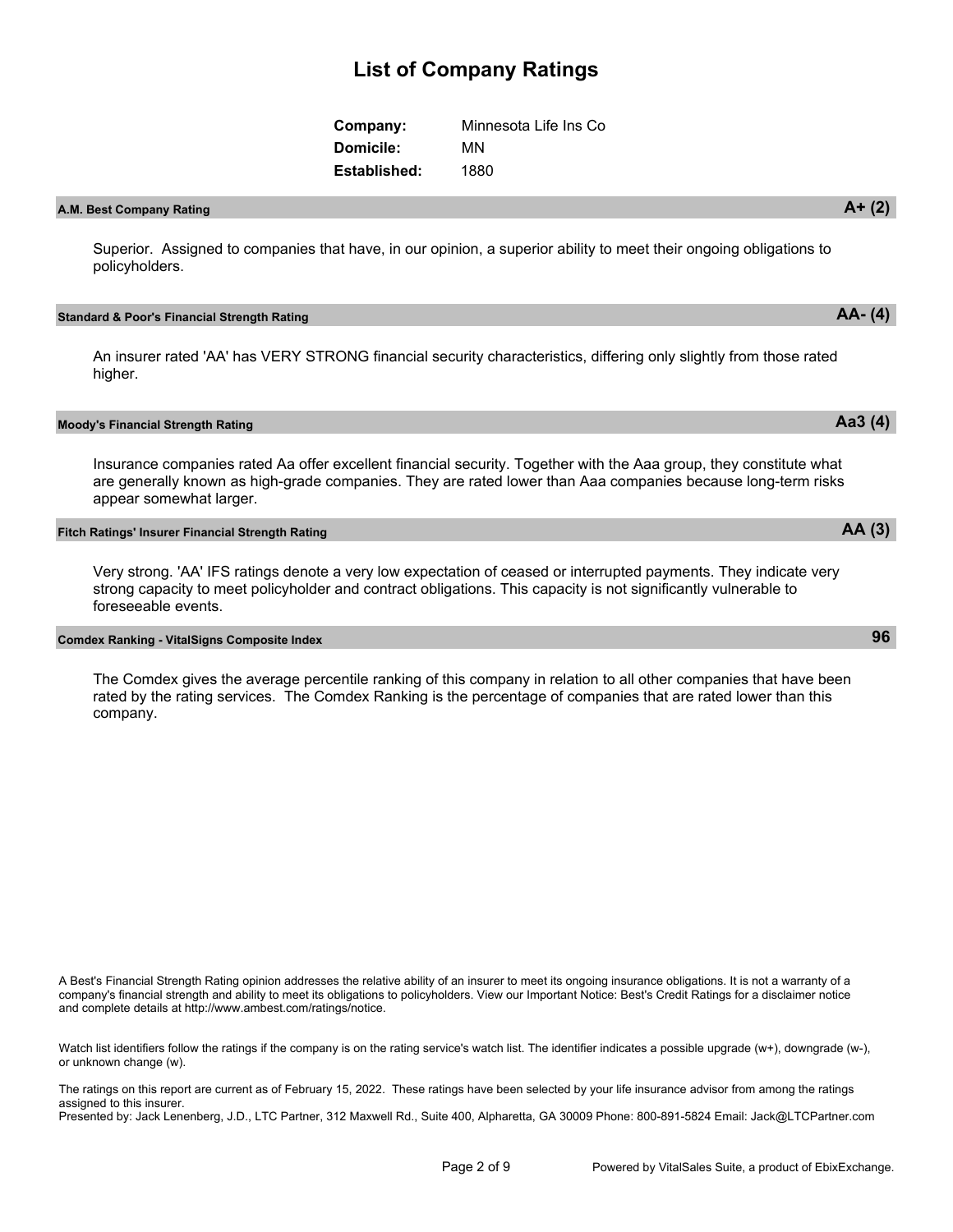| Company:     | State Life Ins Co |
|--------------|-------------------|
| Domicile:    | ΙN                |
| Established: | 2004              |

# **A.M. Best Company Rating A+ (2)**

Superior. Assigned to companies that have, in our opinion, a superior ability to meet their ongoing obligations to policyholders.

#### **Standard & Poor's Financial Strength Rating AA- (4)**

An insurer rated 'AA' has VERY STRONG financial security characteristics, differing only slightly from those rated higher.

#### **Comdex Ranking - VitalSigns Composite Index 96**

The Comdex gives the average percentile ranking of this company in relation to all other companies that have been rated by the rating services. The Comdex Ranking is the percentage of companies that are rated lower than this company.

A Best's Financial Strength Rating opinion addresses the relative ability of an insurer to meet its ongoing insurance obligations. It is not a warranty of a company's financial strength and ability to meet its obligations to policyholders. View our Important Notice: Best's Credit Ratings for a disclaimer notice and complete details at http://www.ambest.com/ratings/notice.

Watch list identifiers follow the ratings if the company is on the rating service's watch list. The identifier indicates a possible upgrade (w+), downgrade (w-), or unknown change (w).

The ratings on this report are current as of February 15, 2022. These ratings have been selected by your life insurance advisor from among the ratings assigned to this insurer.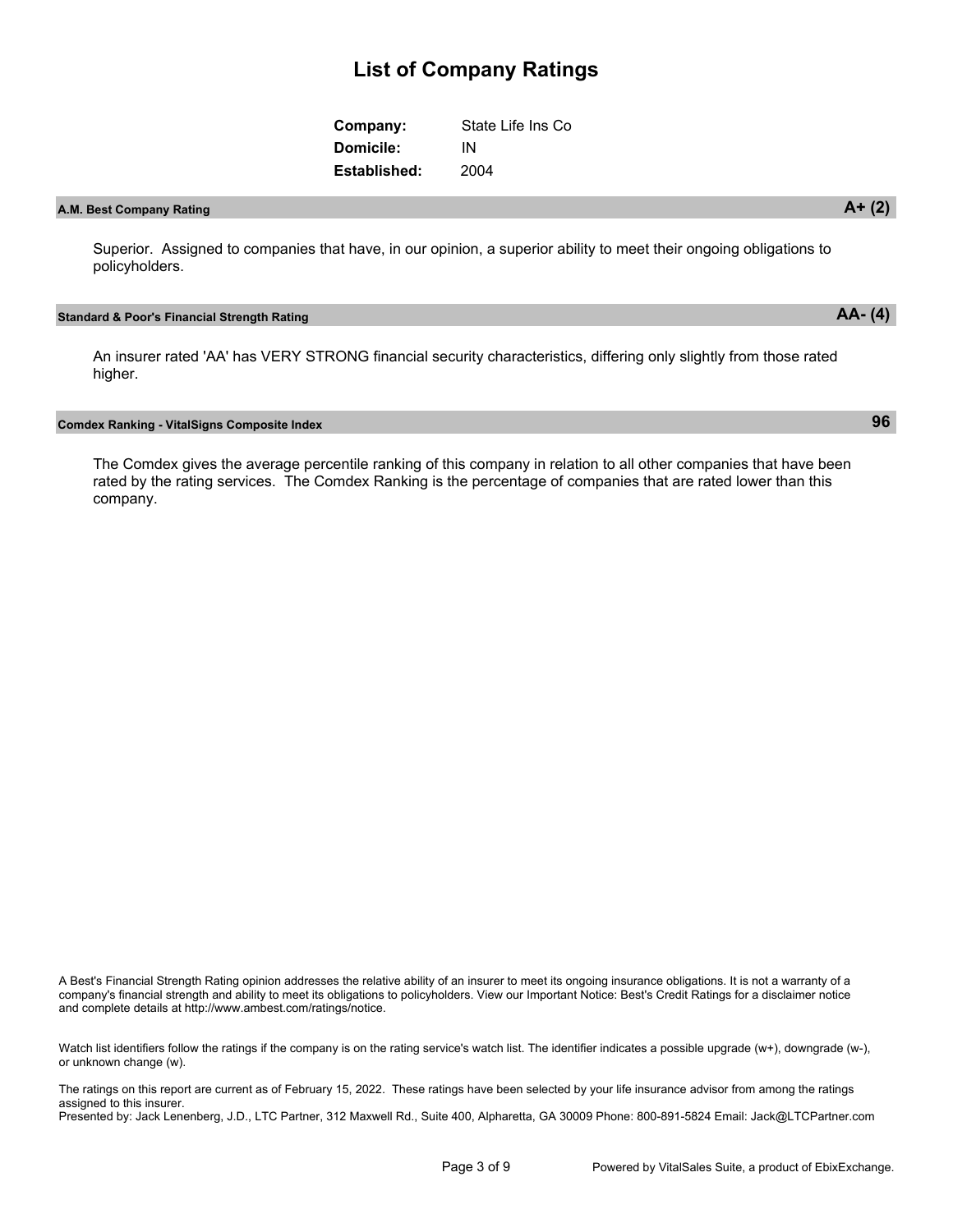| Company:     | Lincoln National Life Ins Co |
|--------------|------------------------------|
| Domicile:    | IN                           |
| Established: | 1905                         |

## **A.M. Best Company Rating A+ (2)**

Superior. Assigned to companies that have, in our opinion, a superior ability to meet their ongoing obligations to policyholders.

#### **Standard & Poor's Financial Strength Rating AA- (4)**

An insurer rated 'AA' has VERY STRONG financial security characteristics, differing only slightly from those rated higher.

#### **Moody's Financial Strength Rating A1 (5)**

Insurance companies rated A offer good financial security. However, elements may be present which suggest a susceptibility to impairment sometime in the future.

### **Fitch Ratings' Insurer Financial Strength Rating A+ (5)**

Strong. 'A' IFS ratings denote a low expectation of ceased or interrupted payments. They indicate strong capacity to meet policyholder and contract obligations. This capacity may, nonetheless, be more vulnerable to changes in circumstances or in economic conditions than is the case for higher ratings.

### **Comdex Ranking - VitalSigns Composite Index 91**

The Comdex gives the average percentile ranking of this company in relation to all other companies that have been rated by the rating services. The Comdex Ranking is the percentage of companies that are rated lower than this company.

A Best's Financial Strength Rating opinion addresses the relative ability of an insurer to meet its ongoing insurance obligations. It is not a warranty of a company's financial strength and ability to meet its obligations to policyholders. View our Important Notice: Best's Credit Ratings for a disclaimer notice and complete details at http://www.ambest.com/ratings/notice.

Watch list identifiers follow the ratings if the company is on the rating service's watch list. The identifier indicates a possible upgrade (w+), downgrade (w-), or unknown change (w).

The ratings on this report are current as of February 15, 2022. These ratings have been selected by your life insurance advisor from among the ratings assigned to this insurer.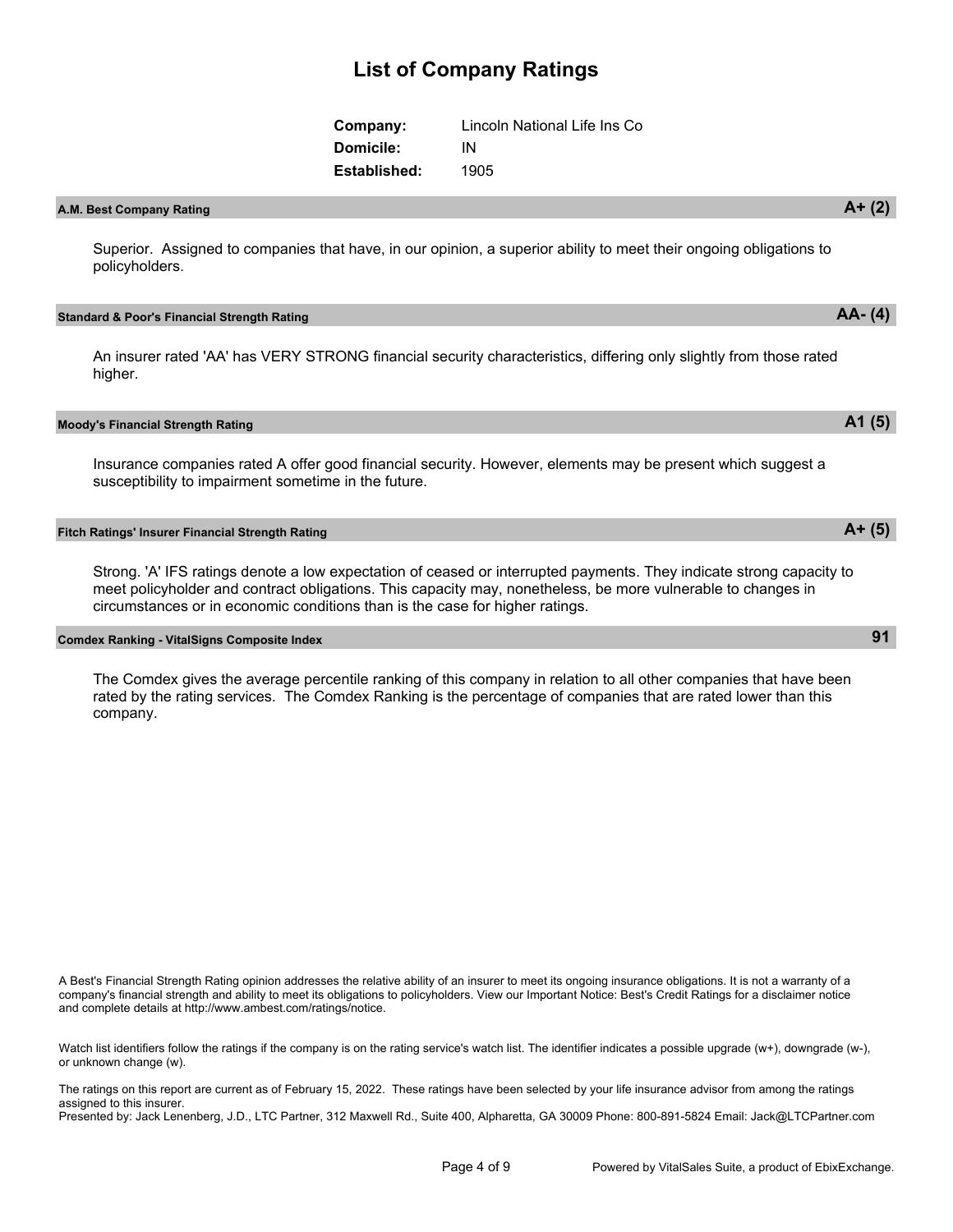| Company:     | Nationwide Life Ins Co |
|--------------|------------------------|
| Domicile:    | OH.                    |
| Established: | 1929                   |

## **A.M. Best Company Rating A+ (2)**

Superior. Assigned to companies that have, in our opinion, a superior ability to meet their ongoing obligations to policyholders.

#### **Standard & Poor's Financial Strength Rating A+ (5)**

An insurer rated 'A' has STRONG financial security characteristics, but is somewhat more likely to be affected by adverse business conditions than are insurers with higher ratings.

**Moody's Financial Strength Rating A1 (5)**

Insurance companies rated A offer good financial security. However, elements may be present which suggest a susceptibility to impairment sometime in the future.

#### **Comdex Ranking - VitalSigns Composite Index 90**

The Comdex gives the average percentile ranking of this company in relation to all other companies that have been rated by the rating services. The Comdex Ranking is the percentage of companies that are rated lower than this company.

A Best's Financial Strength Rating opinion addresses the relative ability of an insurer to meet its ongoing insurance obligations. It is not a warranty of a company's financial strength and ability to meet its obligations to policyholders. View our Important Notice: Best's Credit Ratings for a disclaimer notice and complete details at http://www.ambest.com/ratings/notice.

Watch list identifiers follow the ratings if the company is on the rating service's watch list. The identifier indicates a possible upgrade (w+), downgrade (w-), or unknown change (w).

The ratings on this report are current as of February 15, 2022. These ratings have been selected by your life insurance advisor from among the ratings assigned to this insurer.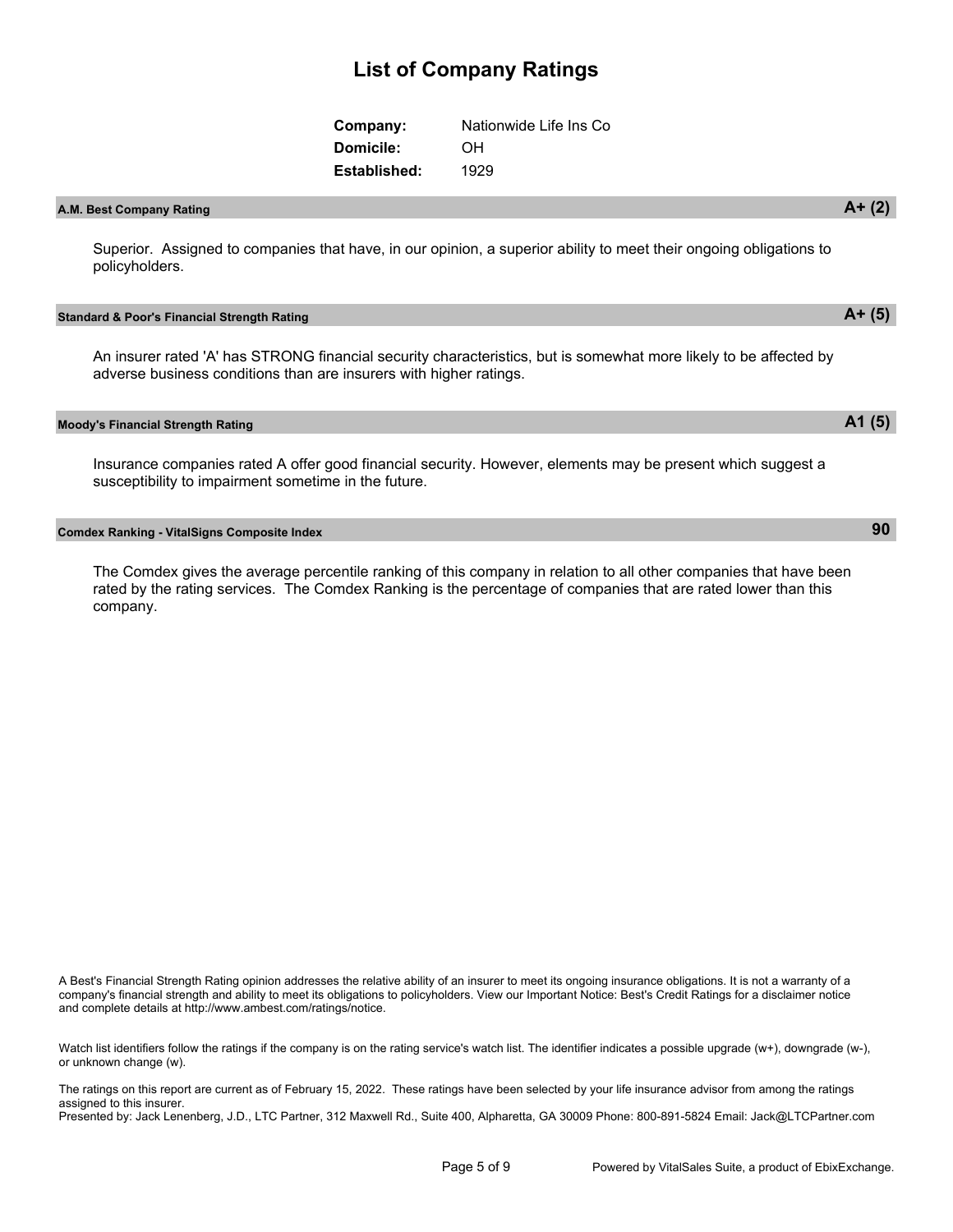| Company:     | Mutual of Omaha Ins Co |
|--------------|------------------------|
| Domicile:    | NF.                    |
| Established: | 1909                   |

## **A.M. Best Company Rating A+ (2)**

Superior. Assigned to companies that have, in our opinion, a superior ability to meet their ongoing obligations to policyholders.

#### **Standard & Poor's Financial Strength Rating A+ (5)**

An insurer rated 'A' has STRONG financial security characteristics, but is somewhat more likely to be affected by adverse business conditions than are insurers with higher ratings.

**Moody's Financial Strength Rating A1 (5)**

Insurance companies rated A offer good financial security. However, elements may be present which suggest a susceptibility to impairment sometime in the future.

### **Comdex Ranking - VitalSigns Composite Index 90**

The Comdex gives the average percentile ranking of this company in relation to all other companies that have been rated by the rating services. The Comdex Ranking is the percentage of companies that are rated lower than this company.

A Best's Financial Strength Rating opinion addresses the relative ability of an insurer to meet its ongoing insurance obligations. It is not a warranty of a company's financial strength and ability to meet its obligations to policyholders. View our Important Notice: Best's Credit Ratings for a disclaimer notice and complete details at http://www.ambest.com/ratings/notice.

Watch list identifiers follow the ratings if the company is on the rating service's watch list. The identifier indicates a possible upgrade (w+), downgrade (w-), or unknown change (w).

The ratings on this report are current as of February 15, 2022. These ratings have been selected by your life insurance advisor from among the ratings assigned to this insurer.

Presented by: Jack Lenenberg, J.D., LTC Partner, 312 Maxwell Rd., Suite 400, Alpharetta, GA 30009 Phone: 800-891-5824 Email: Jack@LTCPartner.com

#### Page 6 of 9 Powered by VitalSales Suite, a product of EbixExchange.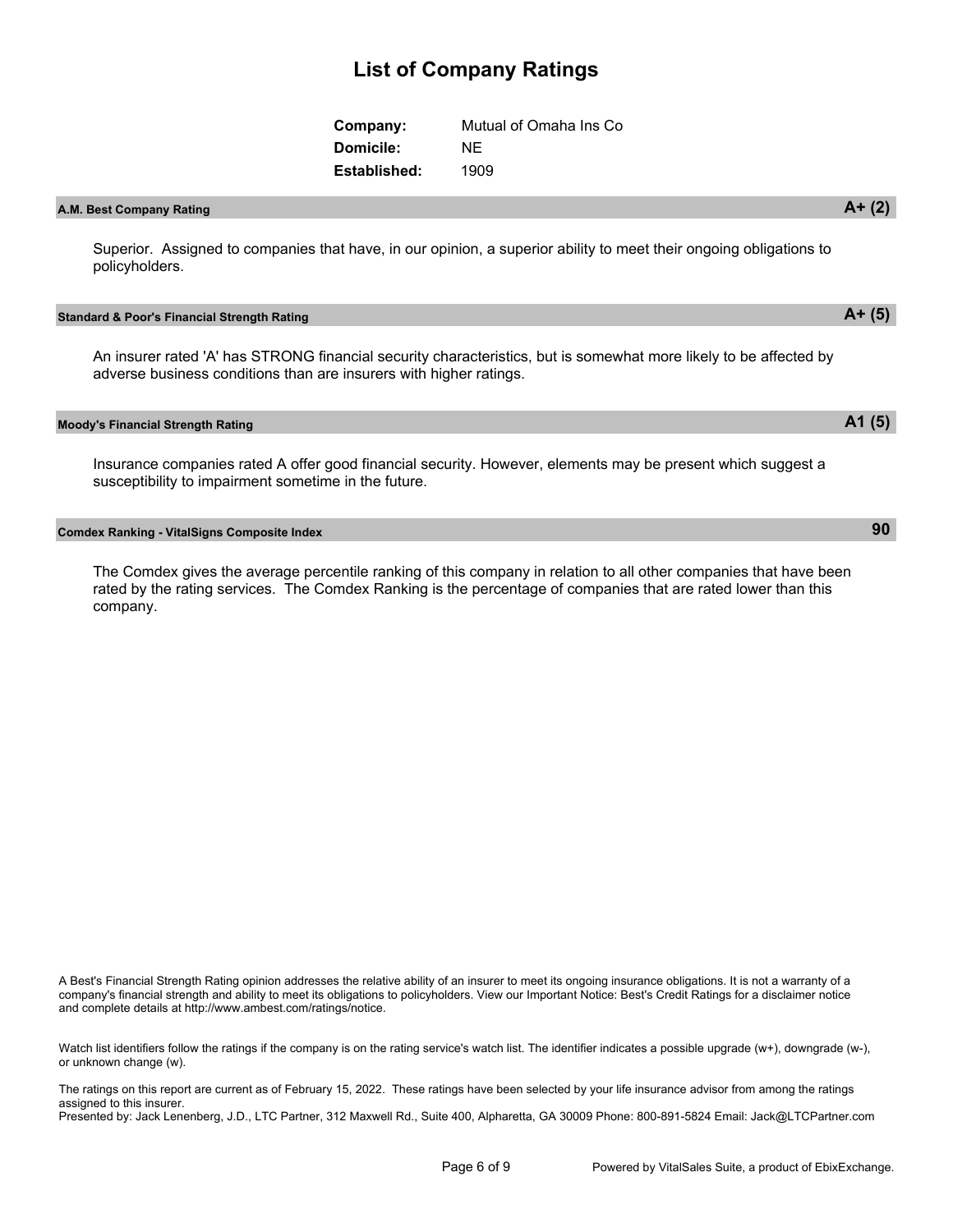| Company:         | Brighthouse Life Ins Co |
|------------------|-------------------------|
| <b>Domicile:</b> | DE                      |
| Established:     | 1863                    |

## **A.M. Best Company Rating A (3)**

Excellent. Assigned to companies that have, in our opinion, an excellent ability to meet their ongoing obligations to policyholders.

#### **Standard & Poor's Financial Strength Rating A+ (5)**

An insurer rated 'A' has STRONG financial security characteristics, but is somewhat more likely to be affected by adverse business conditions than are insurers with higher ratings.

#### **Moody's Financial Strength Rating A3 (7)**

Insurance companies rated A offer good financial security. However, elements may be present which suggest a susceptibility to impairment sometime in the future.

### **Fitch Ratings' Insurer Financial Strength Rating A (6)**

Strong. 'A' IFS ratings denote a low expectation of ceased or interrupted payments. They indicate strong capacity to meet policyholder and contract obligations. This capacity may, nonetheless, be more vulnerable to changes in circumstances or in economic conditions than is the case for higher ratings.

#### **Comdex Ranking - VitalSigns Composite Index 77**

The Comdex gives the average percentile ranking of this company in relation to all other companies that have been rated by the rating services. The Comdex Ranking is the percentage of companies that are rated lower than this company.

A Best's Financial Strength Rating opinion addresses the relative ability of an insurer to meet its ongoing insurance obligations. It is not a warranty of a company's financial strength and ability to meet its obligations to policyholders. View our Important Notice: Best's Credit Ratings for a disclaimer notice and complete details at http://www.ambest.com/ratings/notice.

Watch list identifiers follow the ratings if the company is on the rating service's watch list. The identifier indicates a possible upgrade (w+), downgrade (w-), or unknown change (w).

The ratings on this report are current as of February 15, 2022. These ratings have been selected by your life insurance advisor from among the ratings assigned to this insurer.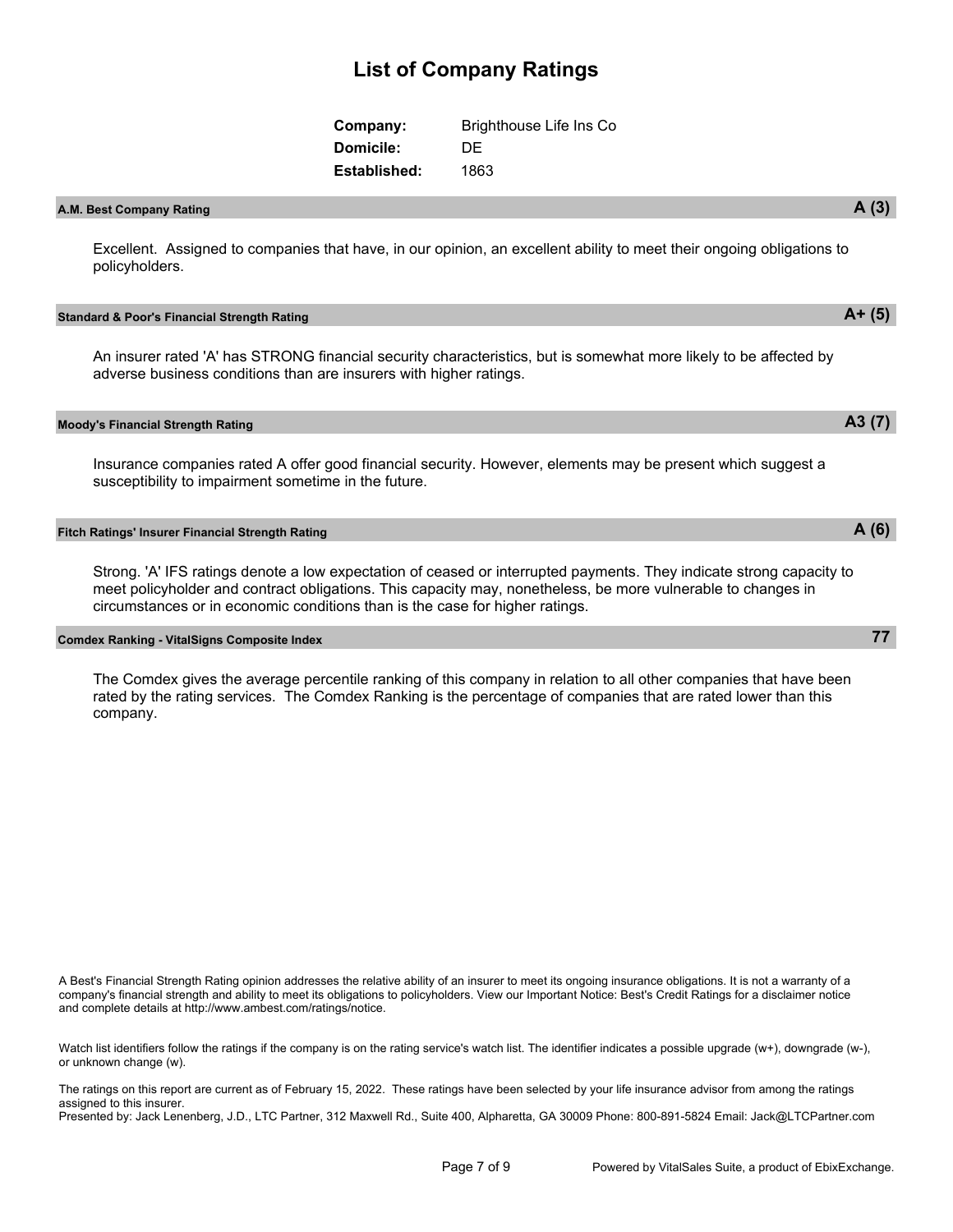| Company:     | Forethought Life Ins Co |
|--------------|-------------------------|
| Domicile:    | ΙN                      |
| Established: | 1980                    |

## **A.M. Best Company Rating A (3)**

Excellent. Assigned to companies that have, in our opinion, an excellent ability to meet their ongoing obligations to policyholders.

#### **Standard & Poor's Financial Strength Rating A- (7)**

An insurer rated 'A' has STRONG financial security characteristics, but is somewhat more likely to be affected by adverse business conditions than are insurers with higher ratings.

#### **Moody's Financial Strength Rating A3 (7)**

Insurance companies rated A offer good financial security. However, elements may be present which suggest a susceptibility to impairment sometime in the future.

### **Fitch Ratings' Insurer Financial Strength Rating A (6)**

Strong. 'A' IFS ratings denote a low expectation of ceased or interrupted payments. They indicate strong capacity to meet policyholder and contract obligations. This capacity may, nonetheless, be more vulnerable to changes in circumstances or in economic conditions than is the case for higher ratings.

### **Comdex Ranking - VitalSigns Composite Index 73**

The Comdex gives the average percentile ranking of this company in relation to all other companies that have been rated by the rating services. The Comdex Ranking is the percentage of companies that are rated lower than this company.

A Best's Financial Strength Rating opinion addresses the relative ability of an insurer to meet its ongoing insurance obligations. It is not a warranty of a company's financial strength and ability to meet its obligations to policyholders. View our Important Notice: Best's Credit Ratings for a disclaimer notice and complete details at http://www.ambest.com/ratings/notice.

Watch list identifiers follow the ratings if the company is on the rating service's watch list. The identifier indicates a possible upgrade (w+), downgrade (w-), or unknown change (w).

The ratings on this report are current as of February 15, 2022. These ratings have been selected by your life insurance advisor from among the ratings assigned to this insurer.

Presented by: Jack Lenenberg, J.D., LTC Partner, 312 Maxwell Rd., Suite 400, Alpharetta, GA 30009 Phone: 800-891-5824 Email: Jack@LTCPartner.com

#### Page 8 of 9 Powered by VitalSales Suite, a product of EbixExchange.